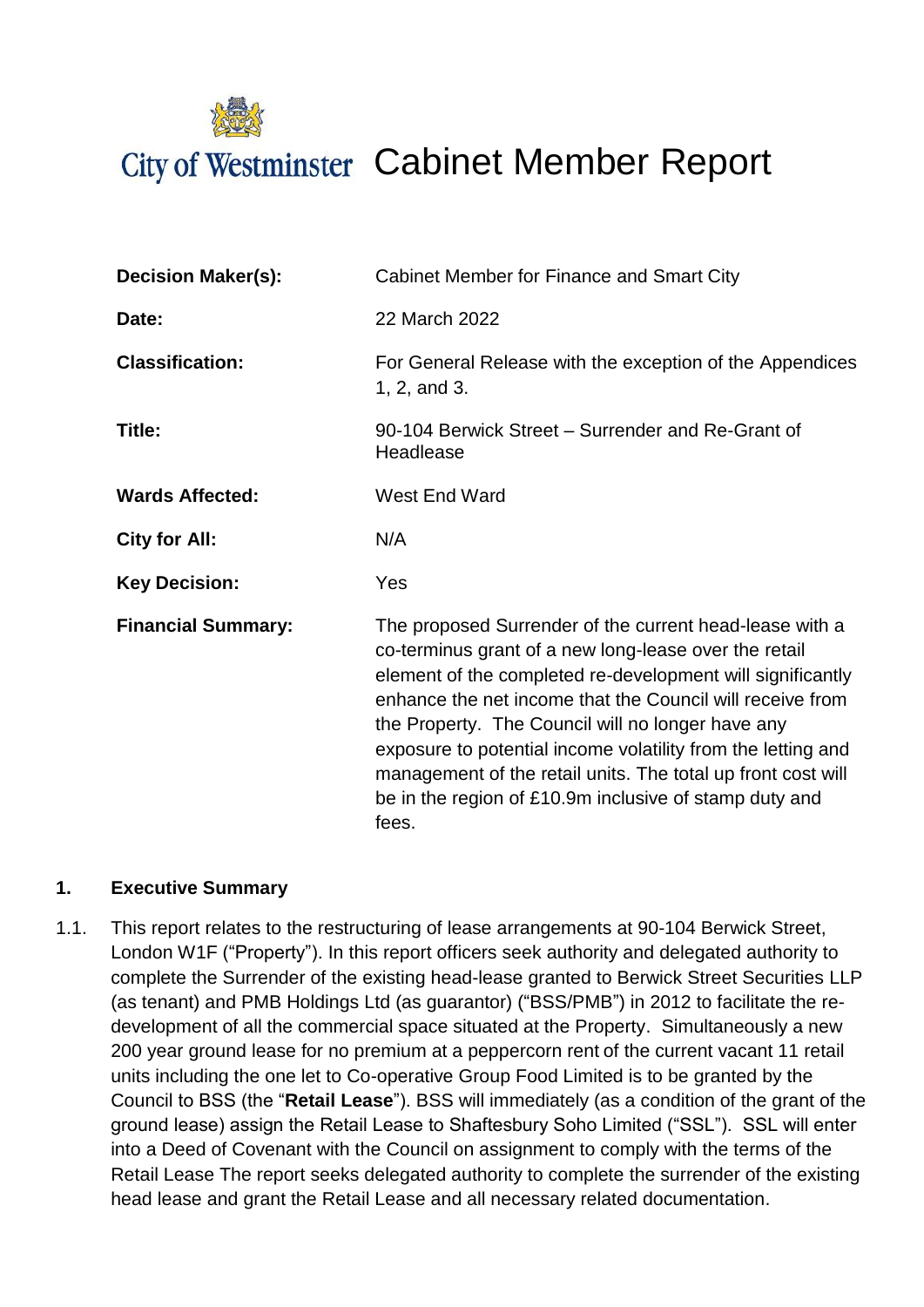- 1.2. The proposed re-structuring of the head-lease arrangements will mean the Council as freeholder will receive all the income derived from the letting of the new hotel to Whitbread Group Plc/Premier Inn which currently is the sum of £2 million per annum.
- 1.3. The costs to the Council of undertaking the proposed re-structure include a consideration payable to BSS/PMB ("the Developer") to surrender the head lease and a further sum to obtain full benefit of the Latent Defects Insurance Policy which BSS procured and for which they have paid part of the premium. SSL will be paying an undisclosed premium on assignment of the Retail Lease to BSS/PMB.

## 2. **Recommendations**

- 2.1. That the Appendices to this report be exempt from disclosure by virtue of the Local Government Act 1972 Schedule 12A, Part 1, paragraph 3 (as amended), in that it contains information relating to the financial or business affairs of any particular person (including the authority holding that information).
- 2.2. That the Cabinet Member for Finance and Smart City approves:
	- 1. the surrender of the existing head-lease of 90-104 Berwick Street and the payment of monies up to £10.888million (net of VAT and insurance premium tax);
	- 2. the simultaneous grant of the Retail Lease to BSS; and
	- 3. the subsequent assignment of the Retail Lease by BSS to SSL and the entry by the Council into a necessary deed of covenant.
- 2.3. That the Cabinet Member delegates authority to the Director of Property and Strategic Asset Management, in consultation with the Director of Law, to approve the necessary final form of legal documentation and the payments to effect these transactions.

# **3. Reasons for Decision**

- 3.1 The key reasons and rationale for approving the recommendations in this report are as follows:
	- 1. Under the existing head-lease the Council receives a net rent equivalent to 54.5% of the commercial income derived from the Property, which includes 11 vacant retail units. The total income currently received totals £1 million per annum.
	- 2. As such, the Council's future income receipts will be dependent on the success or otherwise of letting the vacant space and mitigating any void periods as and when they arise in-between the initial and future lettings.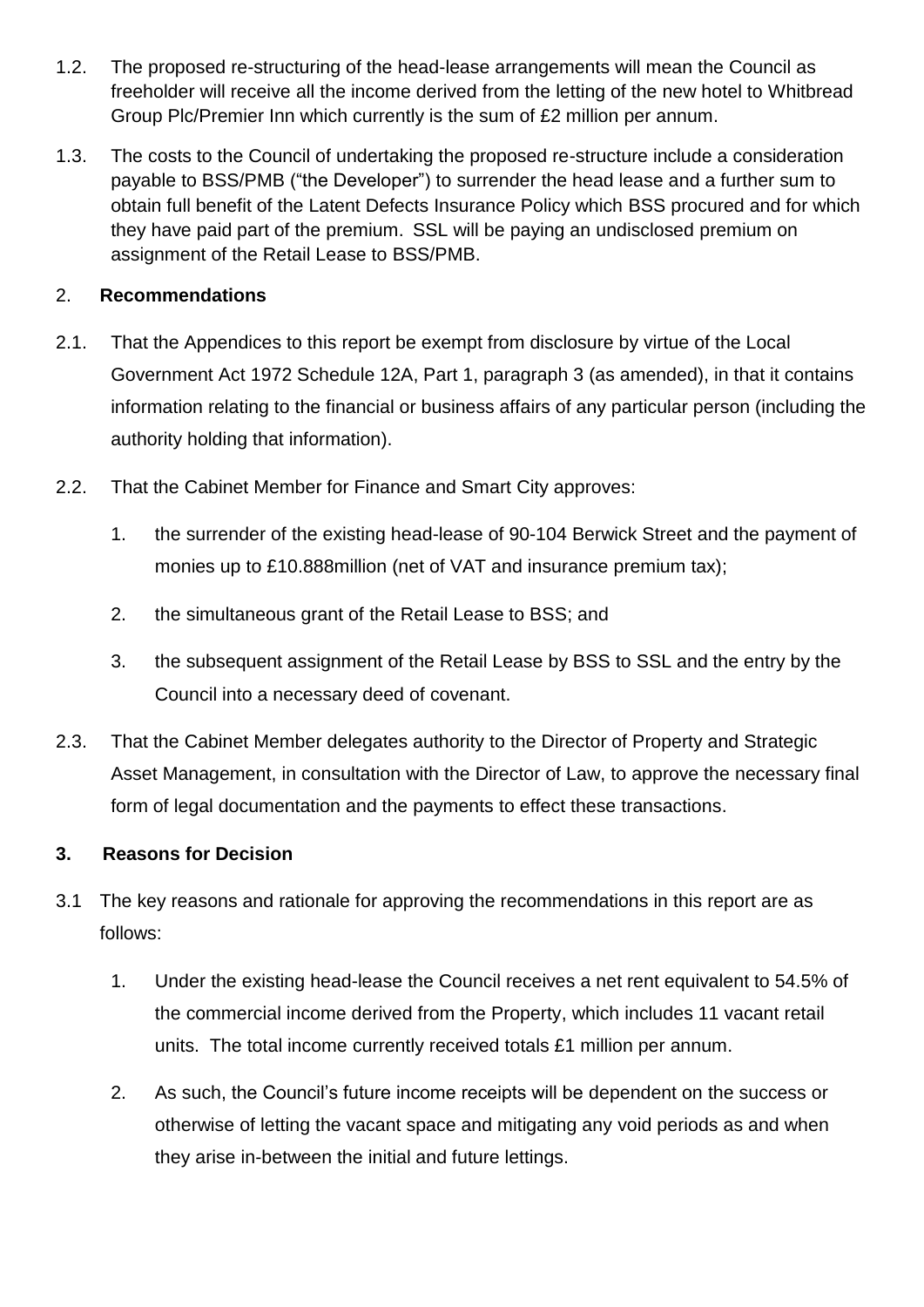- 3. The income stream under the existing head-lease will potentially be volatile year to year since the length of leases now granted to retailers are now usually no more than 10 years in length.
- 4. Following the proposed surrender and grant of a new head-lease, the Council's income will be solely derived from the letting of a new hotel within the re-development to Whitbread/Premier Inn. This is currently the sum of £2 million with uplifts linked to the consumer price index in 2026 and every 5 years thereafter.
- 5. The premium payable by the Council to facilitate the surrender of the current headlease will be more than offset by the increase in the open market valuation of the freehold as confirmed by a RICS Red Book Valuation at a figure of £50 million undertaken by Avison Young (UK) Limited dated 31st January 2022. It confirms that the grant of the lease by the Council to BSS is part of the consideration for the deed of surrender. Avison Young has also separately confirmed in writing that the proposal in its entirety represents best value in accordance with Section 123 of the Local Government Act 1972.

## **4. Background**

4.1 The subject site and property occupy a strategic and prominent location on Berwick Street, Soho, as shown below outlined in red.

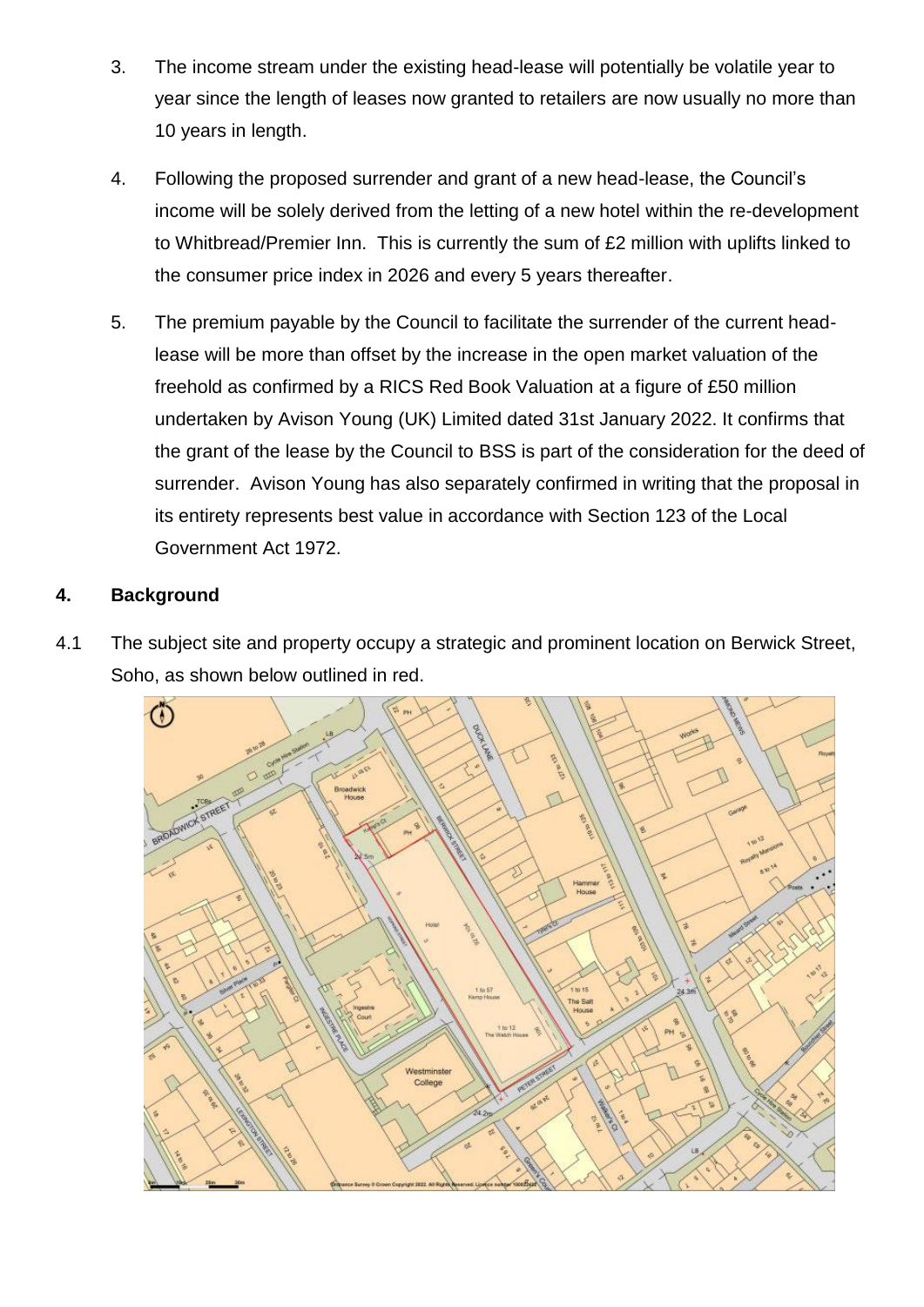- 4.2 The buildings on the site which were re-developed by BSS/PMB partially adjoin and sit underneath the Council's housing building known as Kemp House.
- 4.3 The development undertaken by BSS/PMB ("the Developer") was following the grant of a head-lease by the Council, details of which head-lease are set out at Appendix 1 of this report.
- 4.4 The scheme experienced delays and significant cost over-runs and the Developer's main funder, Beaufort Capital ("Beaufort"), took over full control and management of the completed scheme towards the end of 2020.
- 4.5 Discussions between the Council and Beaufort commenced Spring 2021 regarding the future of the head-lease and their aim of exiting the scheme in an orderly fashion.
- 4.6 The proposed re-structuring of the head-lease provides the Council full benefit of an existing lease granted on a new hotel within the scheme. Details of the hotel lease are set out at Appendix 2 of this report.
- 4.7 The Retail Lease is to be granted by the Council to BSS for no premium at a peppercorn. BSS will then assign the Retail Lease to SSL for an undisclosed premium. The terms of the Retail Lease are set out at Appendix 3 of this report.
- 4.8 On-going discussions between officers and SSL have revealed that currently there is good interest in a number of the vacant units on the basis they are available for occupation ahead of Christmas 2022 trading. As such, SSL are keen to take control of the units as soon as possible so that the necessary works can be undertaken to enable the units to be let and handed over for final shop-fitting.
- 4.9 An additional sum will also be paid to the Latent Defect Insurer by the Council at completion to enable the transfer of the full benefit of the Latent Defects Insurance Policy procured by BSS to the Council. Advice in relation to the Latent Defects Insurance Policy was requested and was provided from the insurance broker Gallagher by BSS. BSS requested appropriate insurance to provide cover to correct any structural defects after PC of at 90-104 Berwick Street.
- 4.10 In summary the proposed transaction has 3 key components:
	- 1. Collapse of existing head-lease granted by the Council to BSS/PMB in 2012.
	- 2. Premium paid by the Council to BSS to obtain full benefit of lease granted over new hotel to Whitbread/Premier Inn which is transferred.
	- 3. Remaining retail elements of the scheme are transferred by the Council back to BSS by way of the grant of a 200 year lease at nil premium for a peppercorn rent. This 200 year lease is then immediately assigned by BSS to SSL for an undisclosed premium.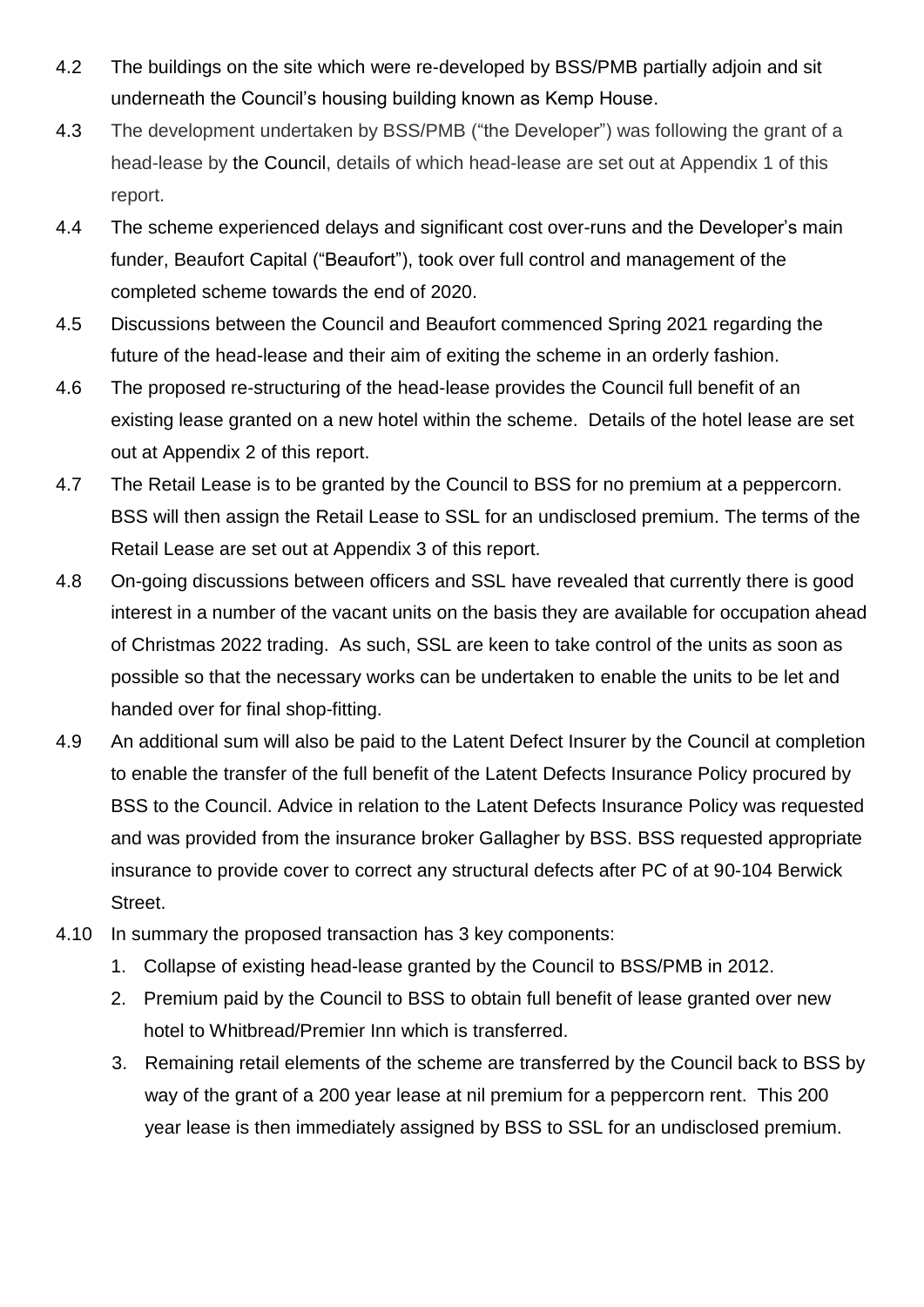### **5. Financial & Risk Implications**

- 5.1. The proposed restructure will be an overall cost to the Council of £10.888m (net of VAT and insurance premium tax). This will change the guaranteed levels of income that the Council will receive, with a minimum of £2m per annum. At a discounted rate, up to the lease break clause in December 2045 there will be a shortfall in recovery of the investment of £0.709m, but if Whitbread remain until the end of the lease in 2054, this will be a net benefit of £3.445m.
- 5.2. The budget for the proposal will be derived from the £120m Property Investment Acquisitions capital scheme, and existing capital receipts (General Fund capital receipts as at 31 March 2021 were £98m) will be used to fund the purchase. As such there will be no increase to the Capital Financing Requirement, and no associated borrowing or MRP costs.
- 5.3. The rental income under this lease will be £2m per annum, which is £1m over the current budget of £1m for this Property. This will achieve the £1m MTFP increased income for investment Properties.
- 5.4. This proposal is to rearrange the head-lease structure, and while the new arrangement will be financially beneficial to the Council, this is active management of an existing asset, and is considered a less risky arrangement of the head lease.
- 5.5. Although local authorities can make their own decisions on capital investment, under Part 1 of the Local Government Act 2003 they are required to make these decisions taking into account CIPFA's Prudential Code. This transaction is considered to be management of an existing asset, through the restructure of a lease arrangement. The Council owns the freehold to 90-104 Berwick Street; this is a restructure of the head lease and is therefore considered to be "prudent active management and rebalancing of their portfolios".
- 5.6. As freeholder of 90-104 Berwick Street, and with the management regime to be put in place and the covenants within all the leases granted mean that there will be no service charge shortfall, hence WCC as Landlord will be able to recover all costs in respect of repairs and maintenance.
- 5.7. The existence of the Latent Defect Insurance Policy ensures that risk is mitigated around any issues with the building itself, as defects insured by the policy would be covered by the insurance subject to the limit of indemnity of the policy and the exclusions and excess of the policy as confirmed by the Council's lawyers.
- 5.8. The income scenarios are as follows:
	- Currently the Council has the right to receive the greater of £1.0m or 54.50% of rents received.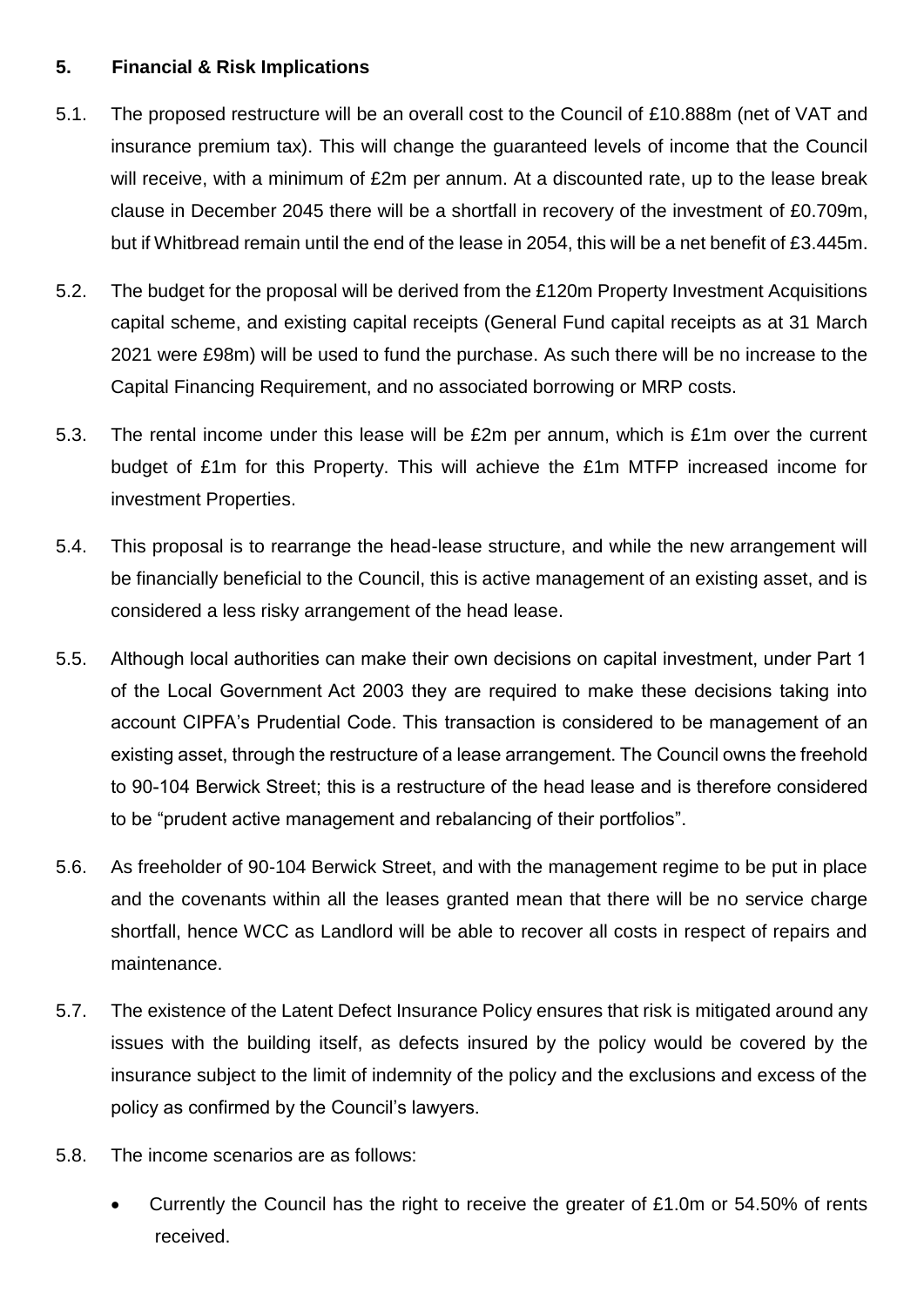- Assuming the retail is fully let it is estimated this could be up to £1.8m per annum. However, due to void and rent-free periods, this is expected to average in the region of £1.566m over the first five years. This level will increase as the CPI increases are applied to the rent, leading to an average up to the break clause period of £2.187m per annum.
- Rents actually received have not surpassed the minimum of £1.0m as the retail units remain empty.
- Under new lease arrangement the Council will have an interest in the hotel only and will receive a guaranteed £2.0m per annum. There will be compounded CPI increases up to a CAP of 4% every 5 years. This results in an average annual rental income of £2.955m up to the break clause.
- The above are summarised in the table below:

| Actual Rent currently received (11 of 12 retail units   £1.0m<br>not occupied)                                                                            |       |
|-----------------------------------------------------------------------------------------------------------------------------------------------------------|-------|
| Expected case rent receivable under current £1.566m<br>arrangement (allowing for rent-free periods and<br>potential voids - average for first five years) |       |
| Guaranteed rent through head-lease restructure                                                                                                            | £2.0m |

- This new lease arrangement will ensure that the income levels are less risky, and that the Council will have guaranteed rent from Whitbread Plc for a minimum of 24 years. Due diligence work completed indicates that Whitbread is very low risk and has maintained that level over the three years that were looked at. The hotel at the site is a "hub by Premier Inn" which target overnight short stays. Operating costs for these hotels are circa 25% lower compared with their standard hotels, which means a lower profitability threshold and potential for greater reliability for rental payments to the Council.
- The income from the retail units is considered riskier, not least because they are currently unfinished and would require additional capital investments, and an expectation that it could be 36 months before all of the units would be let. The units may be let on fiveyear terms, with most likely a 6-12 month rent-free period. Given the number of units there is likely to always be some income void, either as a result of vacancy or rent-free period. While the £1.8m from the current arrangement may be achievable, in the current market it is unlikely that these levels of rental income will be seen for some time.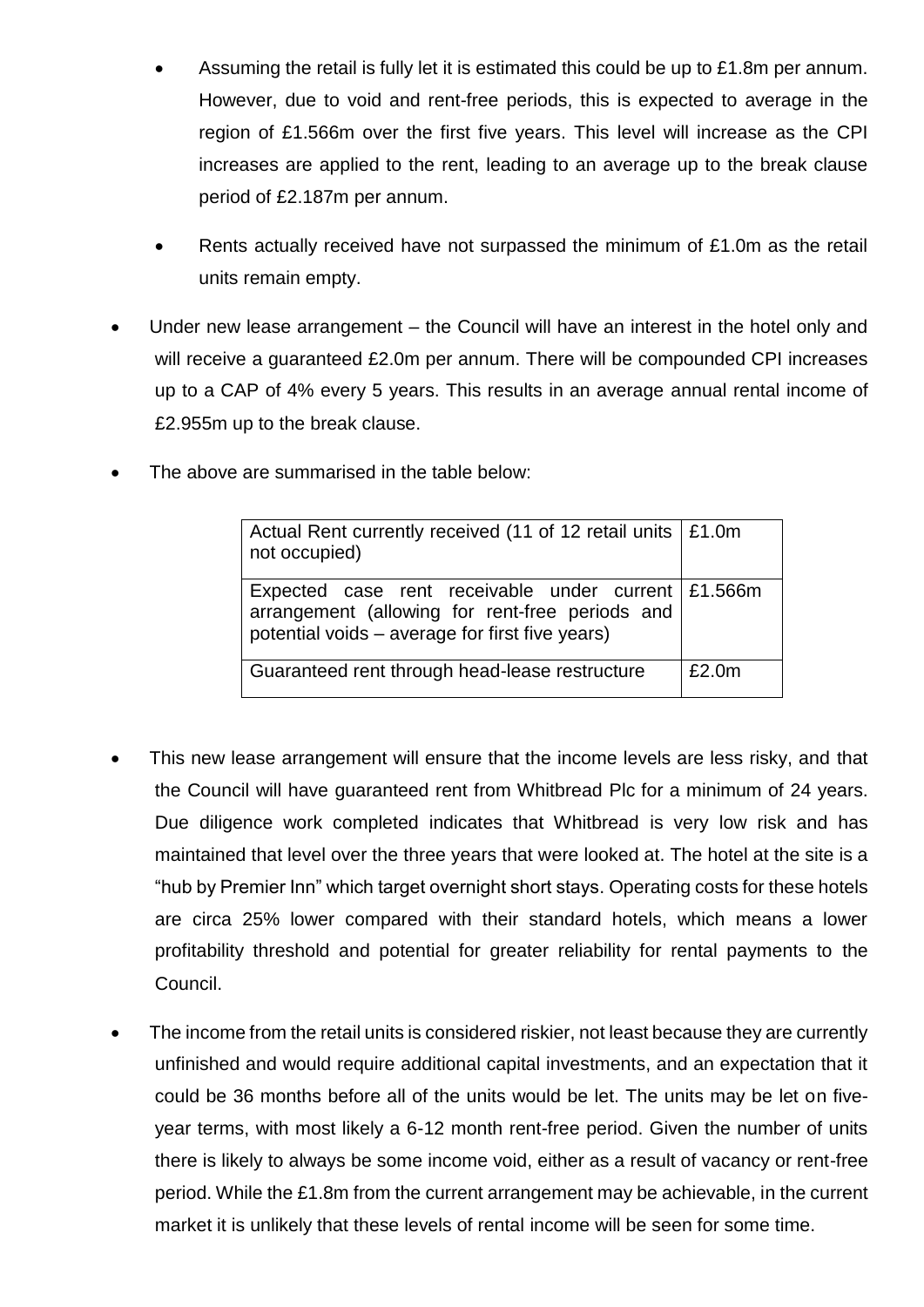- 5.9. A summary of the expected cashflows under the current lease arrangement against the proposed re-structure of the lease can be seen in the table below using the following assumptions:
	- Discount rate of 3.5%
	- Expected lease terms on retail units of 5 years with 12 months rent free and void periods built in, as well as full rent not being achieved until April 2025
	- The new lease arrangement has compounded CPI built in every 5 years (with a cap of 4%) – assumed 4% for first 5 years, and 2.5% thereafter
	- Position shown at break clause December 2045, and then for full lease term to March 2056

|                                   |                               | To break Clause (Dec 2045) |                  | To end of Lease<br>(March 2056) |                  |
|-----------------------------------|-------------------------------|----------------------------|------------------|---------------------------------|------------------|
|                                   |                               | Cash<br>£m                 | <b>NPV</b><br>£m | Cash<br>£m                      | <b>NPV</b><br>£m |
| <b>Existing lease arrangement</b> | <b>Rental Income</b>          | 47.493                     | 31.838           | 74.362                          | 41.966           |
| Proposed lease restructure        | Rental Income                 | 62.619                     | 42.017           | 100.502                         | 56.300           |
|                                   | <b>Acquisition Cost</b>       | (10.888)                   | (10.888)         | (10.888)                        | (10.888)         |
|                                   | <b>Net</b>                    | 51.731                     | 31.129           | 89.614                          | 45.412           |
|                                   | <b>Benefit to the Council</b> | 4.238                      | (0.709)          | 15.252                          | 3.445            |

- 5.10. The table above shows that there will be a shortfall in recovery of £0.709m (at a discounted value) up to the break clause in December 2045 if the lease is rearranged. If Whitbread remain in the lease for the entire lease period to March 2056, this benefit will be £3.445m at the discounted rate. Despite the potential exercise of the break clause, the Council would still be able to issue a lease to a new tenant and so start generating further income into future years and so the net present value of the proposal is considered to be positive and supports the recommendation.
	- The discounted average annual cash for each arrangement up to the break clause is shown below:
		- Existing lease arrangement £1.338m
		- Proposed Lease restructure £1.766m
- 5.11. The income yield derived from the hotel income has been independently assessed as 3.75% per annum. The IRR on this lease structure (based on the cash value of the income stream to the end of the lease) is 5%.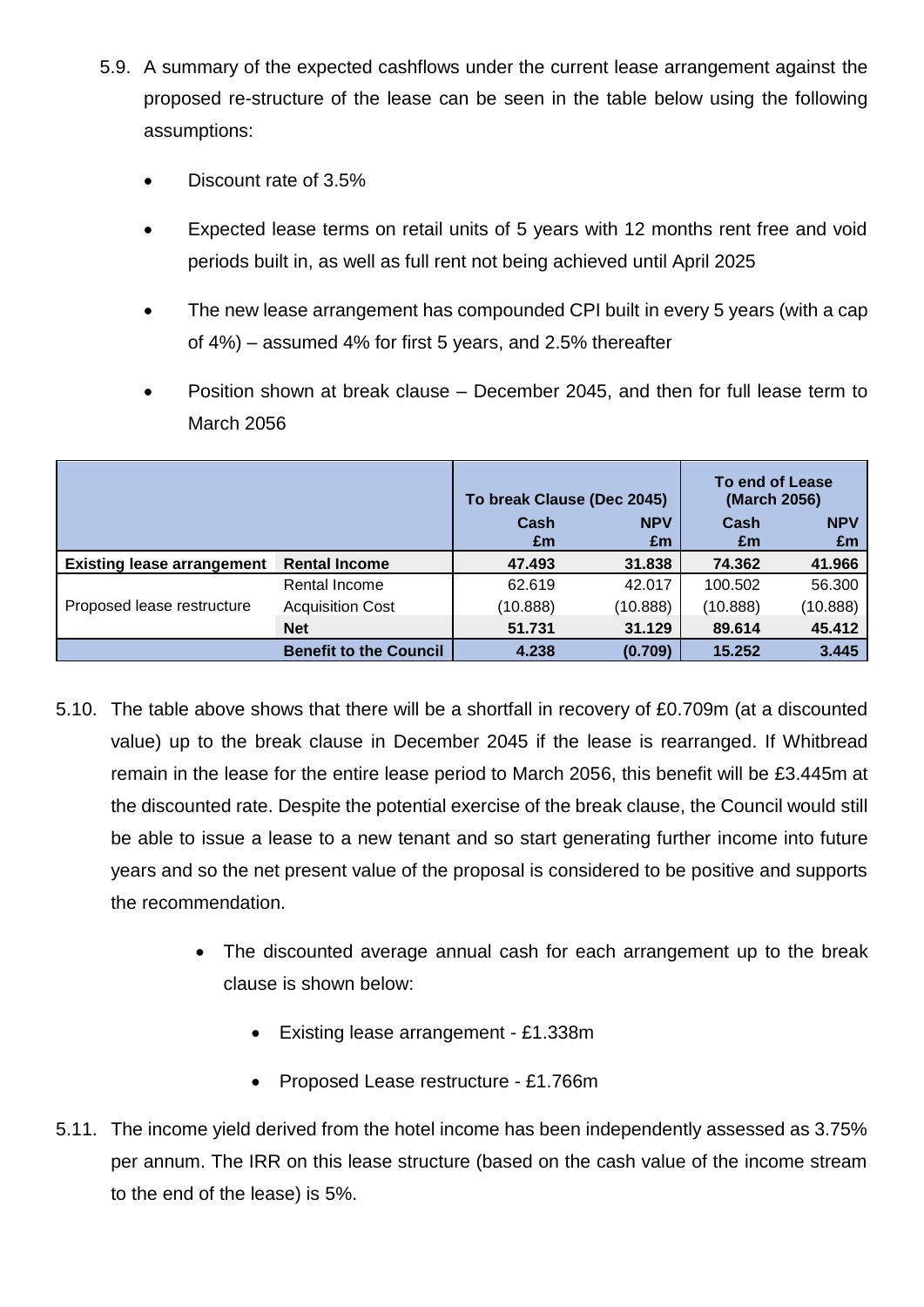## **6. Legal Implications**

6.1 The Council has the power to enter into the proposed arrangements under section 1 of the Localism Act 2011 (the "General Power of Competence"). The General Power of Competence states that a local authority may do anything a person can do so long as it is specifically prohibited (under that Act or other legislation not prohibited).

A local authority may exercise the General Power of Competence for its own purpose, for a commercial purpose or for the benefit of others.

- 6.2 The Council has the power to acquire the reversion of the head-lease (by virtue of the surrender transaction). Under section 120 of the Local Government Act 1970 ("1970 Act") a local authority may acquire by agreement any land, whether situated inside or outside their area, for any purpose for which they are authorised by the 1970 Act (or any other enactment to acquire land) notwithstanding that the land is not immediately required for that purpose; and, until it is required for the purpose for which it was acquired, any land acquired under this subsection may be used for the purpose of any of the Council's functions.
- 6.3 The Council has the power to grant a new lease under section 123 of Local Government Act 1972. The only constraint is that a disposal must be for the best consideration reasonably obtainable (except in the case of short tenancies). Anything less than best value will require Secretary of State consent unless the difference between the unrestricted value of the interest to be disposed of and the consideration accepted ("the undervalue") is £2,000,000 (two million pounds) or less and the disposal is to help it secure the promotion or improvement of the economic, social or environmental well-being of its area. The disposal of the lease of the commercial units for 200 years will need the Secretary of State consent if it is does not meet the best value consideration criteria and does not fall within this paragraph 6.3 . It appears from paragraph 3(5) of the report that the Council's valuer is of the opinion that it does meet the best value consideration criteria outlined in this paragraph 6.3.
- 6.4 Under section 111 of the Local Government Act 1972, a local authority shall have power to do anything (whether or not involving the expenditure, borrowing or lending of money or the acquisition or disposal of any property or rights) which is calculated to facilitate, or is conducive or incidental to, the discharge of any of their functions.

# **7. Staffing Implications**

N/A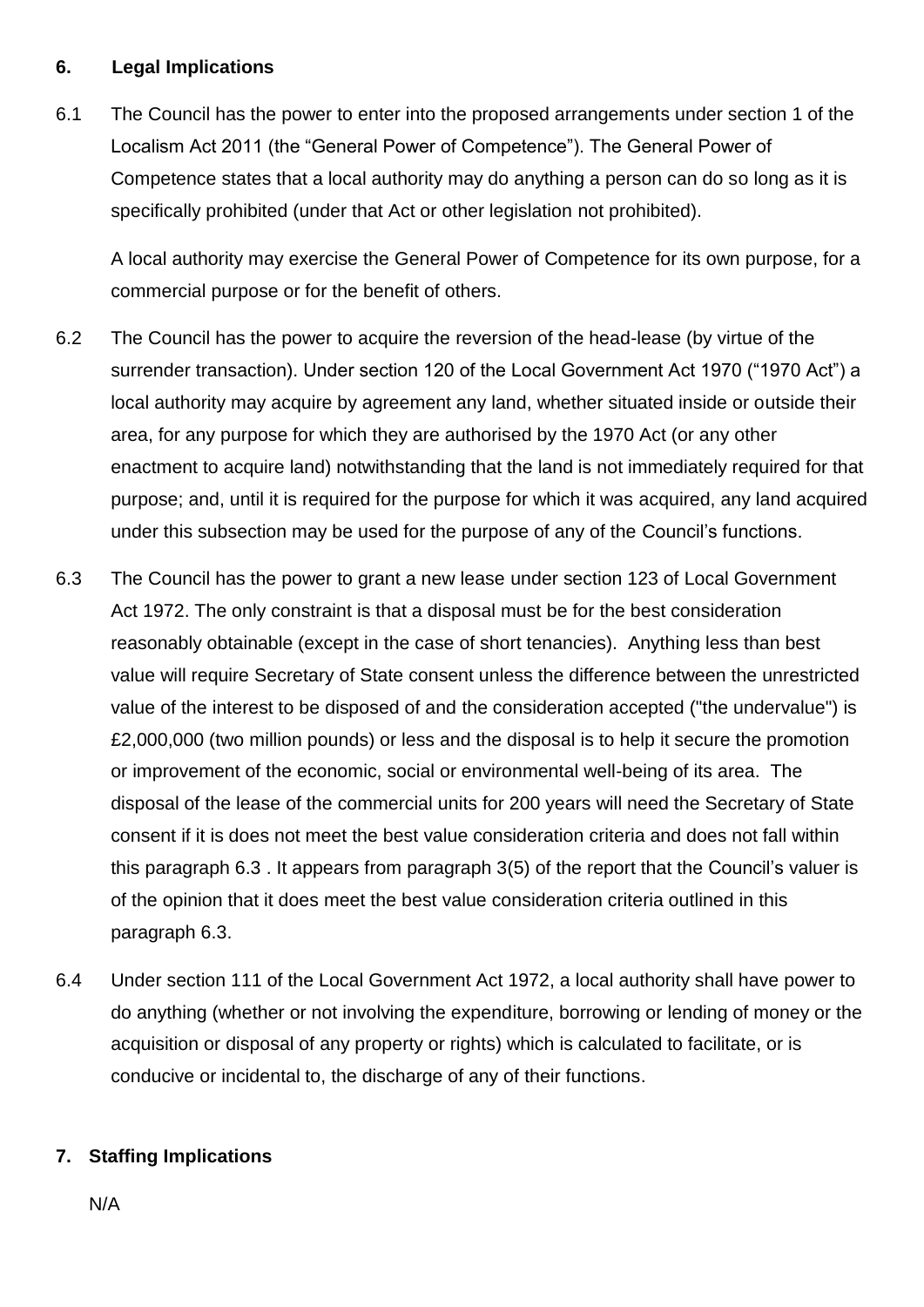#### **8. Consultation**

Ward Members were contacted in October 2021 when terms for the proposed transaction were originally agreed.

The matter has also been discussed in detail with the Council's Property Investment Panel who unanimously support the transaction.

If you have any queries about this Report or wish to inspect any of the Background Papers, please contact: Phil Owen (Head of Strategic Asset Management, Finance and Resources) powen@westminster.gov.uk / 020 7641 1490

#### **List of appendices:**

- Appendix 1 Summary of Existing Head-Lease
- Appendix 2 Summary of Lease for Premier Inn Hub
- Appendix 3 Summary of Agreed Form of new Head-Lease

#### *NB: For individual Cabinet Member reports only*

For completion by the **Cabinet Member** for Finance and Smart City

#### **Declaration of Interest**

I have no interest to declare in respect of this report

| Signed: | Date: |  |
|---------|-------|--|
| NAME:   |       |  |

State nature of interest if any …………………………………………………………..……

…………………………………………………………………………………………………..

(*N.B: If you have an interest you should seek advice as to whether it is appropriate to make a decision in relation to this matter*)

For the reasons set out above, I agree the recommendation(s) in the report entitled

90-104 Berwick Street – Surrender and Re-Grant of Head-Lease

Signed ………………………………………………………….